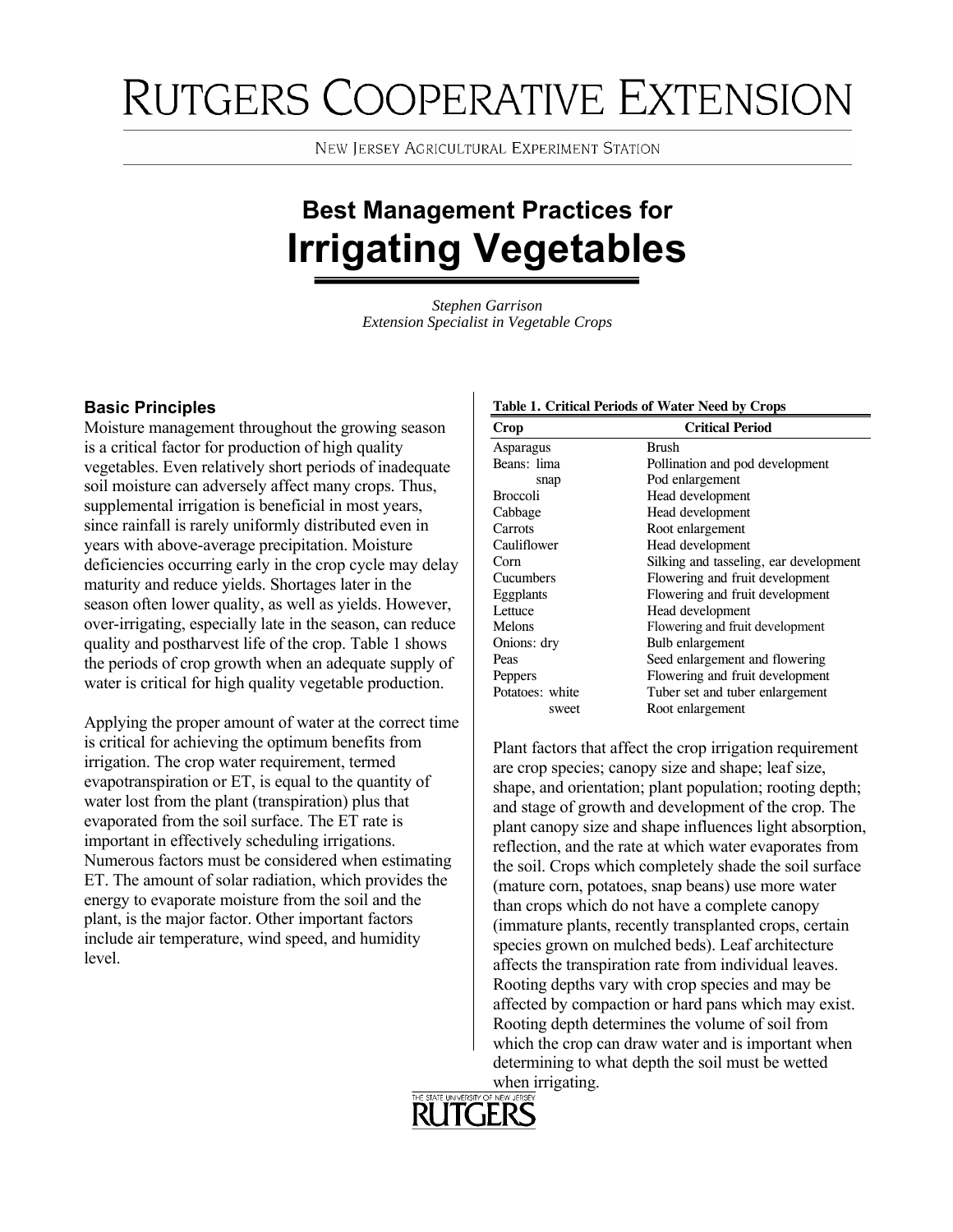Plant growth stage also influences the susceptibility of crops to moisture stress. Irrigation is especially useful when establishing newly seeded or transplanted crops. Irrigation after transplanting can significantly increase plant survival, especially when soil moisture is marginal and ET is high. Irrigation can also increase the uniformity of emergence and final stand of seeded crops. For seeded crops, reduce the rate of application and the total amount of water applied to avoid crusting. If crusting is present, apply low rates and amounts of irrigation water to soften the crust while seedlings are emerging.

Cultural practices also influence ET. Cultivation, mulching, weed growth, and method of irrigation are factors to consider. Cultivation generally does not reduce evaporation significantly, but if crop roots are pruned by cultivating too close, water uptake and, thus, transpiration may be reduced. Shallow cultivation may help eliminate soil crusts and, therefore, improve water infiltration. The effects of mulching are discussed in the next section. Weeds compete with the crop for water and increase the amount lost through transpiration. Sprinkler irrigation wets the entire crop area and, thus, has a greater evaporation loss than does trickle irrigation which wets only the area in the region of the crop.

Soil factors must also be considered. Soils having high levels of silt, clay, and organic matter have greater available water-holding capacities than do sandy soils or soils which are compacted (Table 2). Available water refers to the amount of water that a plant is able to withdraw from the soil. Soils with high available water-holding capacities require less frequent irrigation than soils with low available water-holding capacities. However, when irrigated less frequently, a greater amount of water must be applied per application.

|         | Table 2. Available Water Holding Capacity Based on Soil |  |  |  |
|---------|---------------------------------------------------------|--|--|--|
| Texture |                                                         |  |  |  |

| <b>Soil Texture</b>           | <b>Available</b><br><b>Water Holding Capacity</b><br>(inch of water/inch of soil) |
|-------------------------------|-----------------------------------------------------------------------------------|
| Coarse sand                   | $0.02 - 0.06$                                                                     |
| Fine sand                     | $0.04 - 0.09$                                                                     |
| Loamy sand                    | $0.06 - 0.12$                                                                     |
| Sandy loam                    | $0.11 - 0.15$                                                                     |
| Fine sandy loam               | $0.14 - 0.18$                                                                     |
| Loam and silt loam            | $0.17 - 0.23$                                                                     |
| Clay loam and silty clay loam | $0.14 - 0.21$                                                                     |
| Silty clay and clay           | $0.13 - 0.18$                                                                     |

Another soil factor which influences irrigation practices is the soil infiltration rate. Water should not be applied to soils at a rate greater than the rate at which soils can absorb water. Table 3 lists the typical infiltration rates of several soils.

#### **Table 3. Soil Infiltration Rates Based on Soil Texture**

| crops. I or secured crops, requee the rate or application<br>and the total amount of water applied to avoid crusting. | <b>Soil Texture</b> | <b>Soil Infiltration Rate</b><br>(inch/hour) |
|-----------------------------------------------------------------------------------------------------------------------|---------------------|----------------------------------------------|
| If crusting is present, apply low rates and amounts of                                                                | Coarse sand         | $0.75 - 1.00$                                |
| irrigation water to soften the crust while seedlings are                                                              | Fine sand           | $0.50 - 0.75$                                |
| emerging.                                                                                                             | Fine sandy loam     | $0.35 - 0.50$                                |
|                                                                                                                       | Silt loam           | $0.25 - 0.40$                                |
| Cultural practices also influence ET. Cultivation,                                                                    | Clay loam           | $0.10 - 0.30$                                |

There is no simple method to accurately schedule irrigations since all the above factors interact to determine water loss. Research is currently under way to develop methods for growers to use in scheduling irrigations. The following factors should be kept in mind when deciding when and how much to irrigate:

- 1. Soils vary greatly in water-holding capacity and infiltration rate. Silt and clay soils and those high in organic matter can hold much more water than sandy soils low in organic matter.
- 2. Water loss from plants is much greater on clear, hot, windy days than on cool, overcast days. During periods of hot, dry weather, ET rates may reach 0.25 inch/day or higher. ET can be estimated by the use of a standard evaporation pan (check with your county extension office for information on using pans).
- 3. Results from recent research indicate that maintaining soil moisture levels in a narrow range, just slightly below field capacity (75 to 90 percent soil moisture), maximizes crop response. This may mean that more frequent irrigations of smaller amounts are better than delaying irrigations until the soil moisture reaches a lower level (40 to 50 percent soil moisture) and then applying a heavy irrigation.
- 4. Mulches reduce evaporation from the soil but also reduce the amount of water that can reach the root zone from rains. Thus, much of the natural precipitation should be ignored when scheduling irrigations for crops grown under plastic mulch.
- 5. In general, apply 0.25 inch of water or more in any one irrigation, except when used for establishing crops.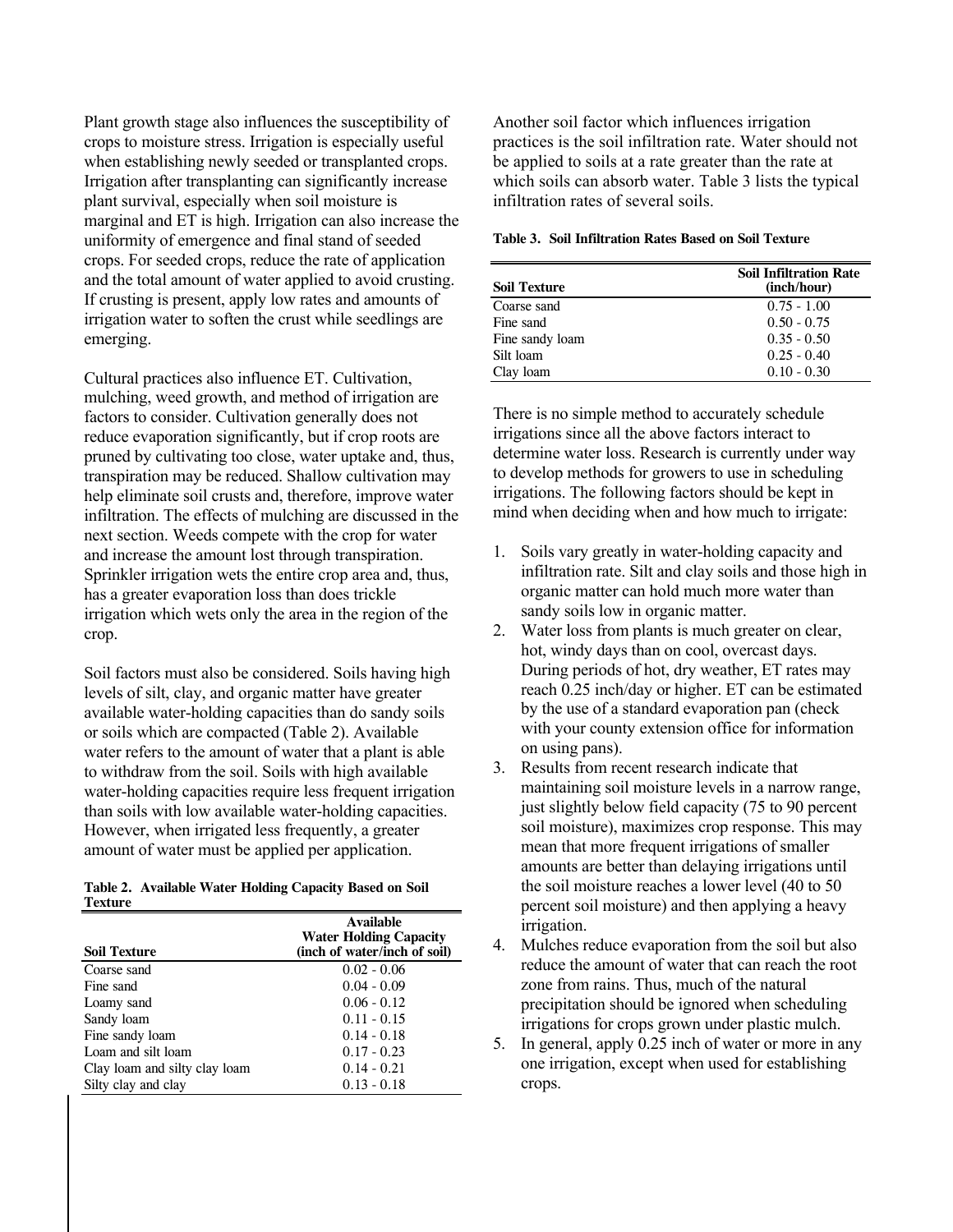## **Trickle Irrigation**

Trickle (or drip) irrigation is a method of slowly applying small amounts of water directly to the plant root zone. Water is applied frequently, often daily, to maintain favorable soil moisture conditions. The primary advantage of trickle irrigation systems is that less water is used than with sprinkler or surface irrigation systems. In many cases, one-half of the water applied with sprinkler or surface systems is required with trickle systems. In addition, fertilizers applied through the trickle irrigation system are conserved along with water. Trickle irrigation is used on a wide range of fruit and vegetable crops. It is especially effective when used with mulches; on sandy soils; and on crops such as muskmelons, watermelons, squash, peppers, eggplants, and tomatoes.

Trickle irrigation systems also have several other advantages over sprinkler and surface irrigation systems. Low flow rates and operating pressures are typical of trickle systems. These characteristics lead to lower energy and equipment costs. Once in place, trickle systems require little labor to operate, can be automatically controlled, and can be managed to apply precisely the amount of water needed by the crop. These factors also reduce operating costs.

With most trickle systems, disease and insect damage is reduced because leaves are not wetted. The areas between rows also remain dry. This reduces weed growth between rows and reduces the amount of water lost to weeds. In addition, field operations can continue during irrigation.

There are also several potential problems which are unique to trickle irrigation systems. Most of these require that a higher level of management be used with trickle systems than is used with other irrigation systems. Moisture distribution in the soil is limited with trickle systems. In most cases, a smaller soil water reserve is available to plants. Under these conditions, the potential to stress plants is greater than with other types of irrigation systems. This requires that the trickle system be carefully managed.

The equipment used in trickle systems also presents potential problems and drawbacks. Trickle equipment can be damaged by insects, rodents, and laborers, and often has a higher initial investment cost than other system types. Pressure regulation and filtration require

equipment not commonly found on sprinkler or surface systems. The trickle system, including pump, headers, filters, and connections must be checked and ready to operate before planting. Failure to have the system operational could result in costly delays, poor plant survival or irregular stands, and reduced yield. In addition, it is not practical to use trickle systems for frost control and the irrigation of solid-stand crops, such as forages and cereals.

Calculating the length of time required to apply a specific depth of water with a trickle irrigation system is more difficult than with sprinkler systems. Unlike sprinkler systems, trickle systems apply water to only a small portion of the total crop acreage. Usually, a fair assumption to make is that the mulched width approximates the extent of the plant root zone and should be used to calculate system run-times. Table 4 has been prepared to calculate the length of time required to apply one inch of water with a trickle irrigation system, based on the trickle tube flow rate and the mulched width. The use of this table requires that the trickle system be operating at the pressure listed in the manufacturers specifications.

**On coarse-textured soils, applying an inch of water to the mulched width may be inappropriate**. Doing so can move water below the plant root zone, carrying nutrients and pesticides beyond the reach of the plant roots. Table 5 has been prepared to calculate the maximum recommended irrigation period for trickle irrigation systems. The irrigation periods listed are based on the assumption that 50 percent of the available water in the plant root zone is depleted (see next section on the use of tensiometers for determining when this occurs). Soil texture directly influences the waterholding capacity of soils and, therefore, the depth reached by irrigation water. The irrigation periods listed in Table 5 will result in a water infiltration depth of 12- 18 inches.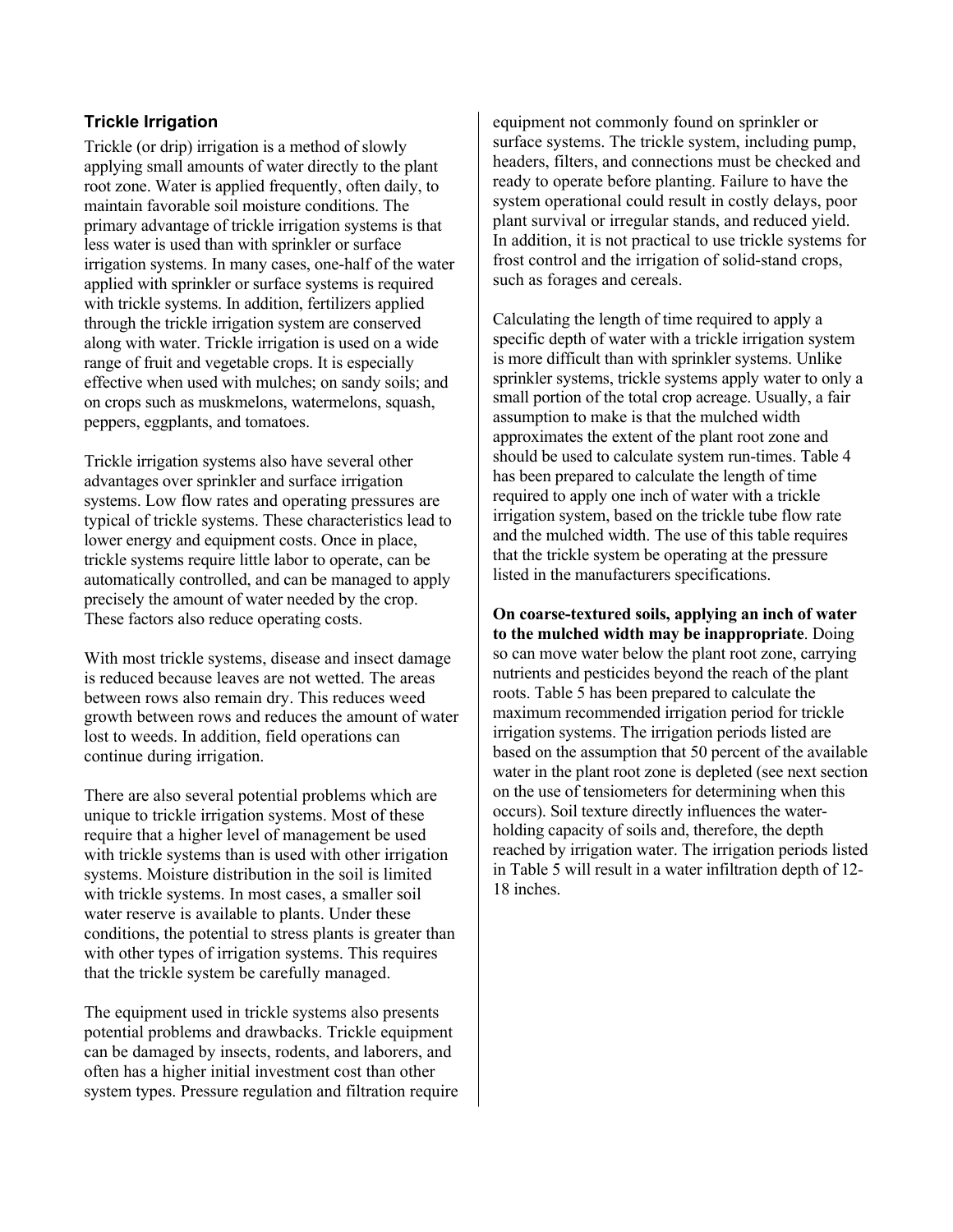**Table 4. Hours Required to Apply 1 Inch Water to Mulched Area** 

|              | <b>Trickle Tube Flow Rate</b> |      |      | Mulched Width (ft) |      |      |
|--------------|-------------------------------|------|------|--------------------|------|------|
| (gph/100 ft) | $(gpm/100 \text{ ft})$        | 2.0  | 2.5  | 3.0                | 3.5  | 4.0  |
|              |                               |      |      |                    |      |      |
| 8            | 0.13                          | 15.5 | 19.5 | 23.5               | 27.0 | 31.0 |
| 10           | 0.17                          | 12.5 | 16.5 | 18.5               | 22.0 | 25.0 |
| 12           | 0.20                          | 10.5 | 13.0 | 15.5               | 18.0 | 21.0 |
| 16           | 0.27                          | 8.0  | 10.0 | 11.5               | 13.5 | 15.5 |
| 18           | 0.30                          | 7.0  | 8.5  | 10.5               | 12.0 | 14.0 |
| 20           | 0.33                          | 6.0  | 8.0  | 9.5                | 11.0 | 12.5 |
| 24           | 0.40                          | 5.0  | 6.5  | 8.0                | 9.0  | 10.5 |
| 30           | 0.50                          | 4.0  | 5.0  | 6.0                | 7.0  | 8.5  |
| 36           | 0.60                          | 3.5  | 4.5  | 5.0                | 6.0  | 7.0  |
| 40           | 0.67                          | 3.0  | 4.0  | 4.5                | 5.5  | 6.0  |
| 42           | 0.70                          | 3.0  | 4.0  | 4.5                | 5.0  | 6.0  |
| 48           | 0.80                          | 2.5  | 3.0  | 4.0                | 4.5  | 5.0  |
| 50           | 0.83                          | 2.5  | 3.0  | 4.0                | 4.5  | 5.0  |
| 54           | 0.90                          | 2.5  | 3.0  | 3.5                | 4.0  | 4.5  |
| 60           | 1.00                          | 2.0  | 2.5  | 3.0                | 3.5  | 4.0  |
|              |                               |      |      |                    |      |      |

**Table 5. Maximum Irrigation Periods (Hours) for Trickle Irrigation Systems** 

|    |                               |      |       | <b>Soil Texture</b> |                |      |
|----|-------------------------------|------|-------|---------------------|----------------|------|
|    | <b>Trickle Tube Flow Rate</b> |      | Loamy | <b>Sandy Clay</b>   |                | Silt |
|    | $(gph/100 ft)$ $(gpm/100 ft)$ | Sand | Sand  |                     | Loam Loam Loam |      |
|    |                               |      |       |                     |                |      |
| 12 | 0.2                           | 5.0  | 8.0   | 11.5                | 15.5           | 17.5 |
| 18 | 0.3                           | 3.5  | 5.0   | 7.5                 | 10.5           | 11.5 |
| 24 | 0.4                           | 2.5  | 4.0   | 5.5                 | 8.0            | 8.5  |
| 30 | 0.5                           | 2.0  | 3.0   | 4.5                 | 6.5            | 7.0  |
| 36 | 0.6                           | 1.5  | 2.5   | 4.0                 | 5.0            | 6.0  |
| 42 | 0.7                           | 1.5  | 2.0   | 3.0                 | 4.5            | 5.0  |
| 48 | 0.8                           | 1.5  | 2.0   | 3.0                 | 4.0            | 4.5  |

#### **Trickle irrigation scheduling with tensiometers**.

Irrigation scheduling is a management practice used to determine how often to irrigate and how much water to apply with each irrigation. Irrigation duration was discussed in the previous section, and should be based on soil available water-holding capacity, soil moisture depletion level, and trickle tube flow rate. Tensiometers are excellent tools for determining irrigation frequency.

Tensiometers measure soil tension. This is also often referred to as soil suction or vacuum. Soil tension is a measure of how tightly water is held in the soil, and is measured in pressure units of centibars (cb) or kilopascals (kPa). These are equivalent units. One hundred centibars equal approximately 15 psi.

Soil tension increases as moisture in the soil is depleted. This force also draws water out of the tensiometer through its porous tip, creating a vacuum

inside the tensiometer. This negative pressure, or tension, is registered on the tensiometer vacuum gauge. The soil tension measured with tensiometers is an indirect indication of soil moisture content and can be used as an indicator of irrigation need.

Table 6 contains guidelines for using soil tension data to schedule irrigation events. Field capacity is the moisture content at which a soil is holding the maximum amount of water it can against the force of gravity. This moisture content is reached 24 to 72 hours after a saturating rain or irrigation. Field capacity corresponds to soil tension levels ranging from 5 to 10 cb in coarse-textured soils and as high as 40 cb in finetextured soils.

#### **Table 6. Irrigation Guidelines When Using Tensiometers**

| <b>Soil Texture</b> | <b>Soil Tension</b><br>(cb) | <b>Soil Moisture Status</b><br>and Irrigation<br><b>Requirement</b> |
|---------------------|-----------------------------|---------------------------------------------------------------------|
| Sand, loamy sand    | $5 - 10$                    |                                                                     |
| Sandy loam, loam,   |                             | Soil at field capacity; no                                          |
| silt loam           | $10 - 20$                   | irrigation required                                                 |
| Clay loam, clay     | $20 - 40$                   |                                                                     |
| Sand, loamy sand    | $20 - 40$                   |                                                                     |
| Sandy loam, loam,   |                             | 50% of available water                                              |
| silt loam           | $40 - 60$                   | depleted; irrigation required                                       |
| Clay loam, clay     | $50 - 100$                  |                                                                     |

The soil tension range corresponding to the time when irrigation should begin is also influenced by soil texture. In coarse-textured soils, irrigation should begin at soil tensions of 20 to 40 cb. In extremely coarsetextured soils, irrigation may be necessary at even lower tensions. Medium- and fine-textured soils do not need to be irrigated until soil tensions reach higher values, as shown in Table 6. In all soils, irrigate when 50 percent of available water has been depleted.

The utility of tensiometers in fine-textured soils is limited because of the upper limit of tension that can be measured with tensiometers. When soil dries beyond the 80 cb tension level, the column of water in the tensiometer "breaks," allowing air to enter the device. After breaking tension, the device ceases to operate correctly until it is serviced. Thus, tensiometers are more practical in coarse-textured soils where appropriate soil tension levels are well below the point of breaking tension.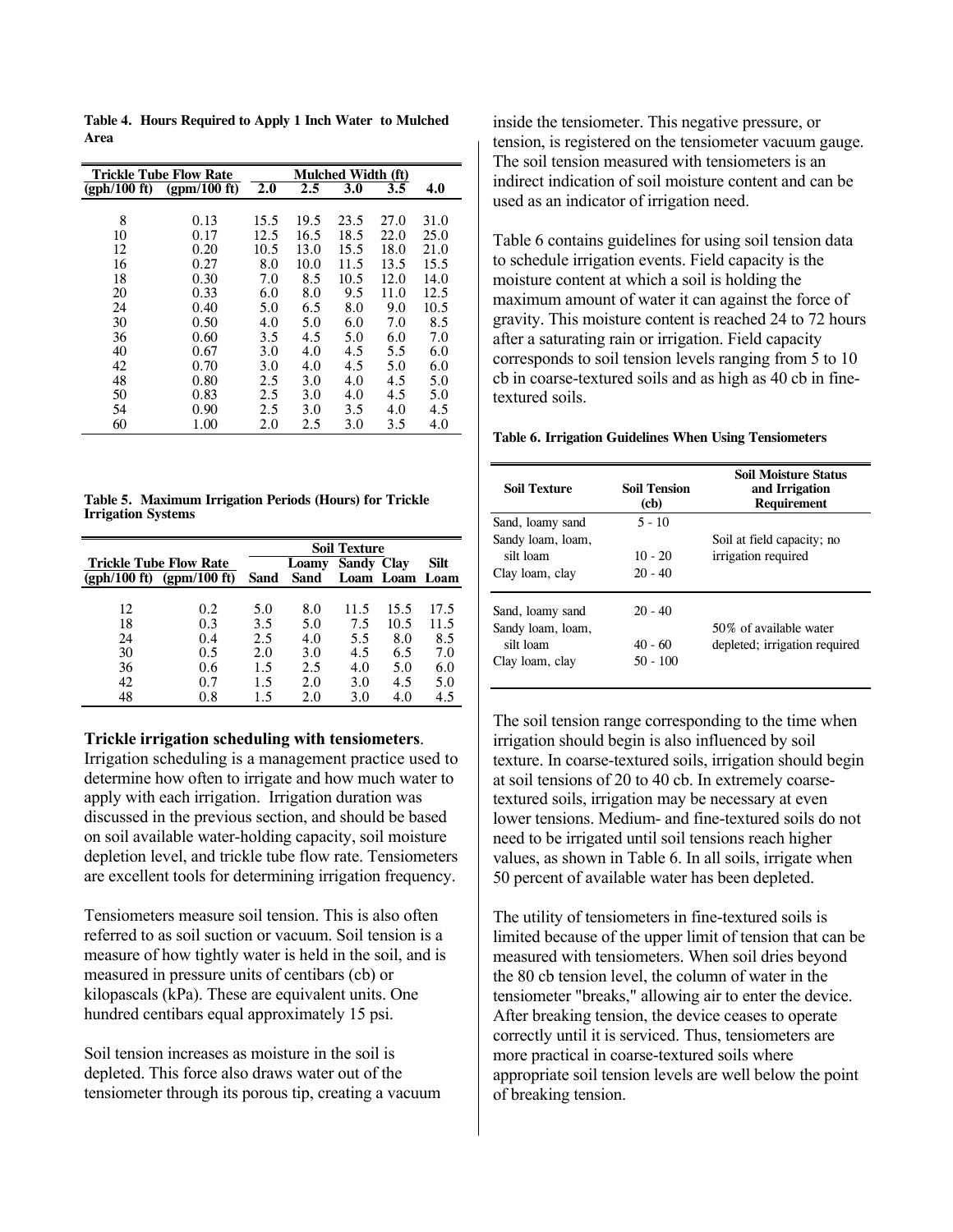Use four tensiometers per management zone to account for variability in soil texture. Install at least one in the most droughty area of the zone that will require water sooner than other areas of the field.

Tensiometer placement influences measured soil tension levels. Tensiometers should be placed where plant roots are actively growing. Therefore, it is appropriate to monitor soil tension 6-12 inches below the soil surface and within 6-12 inches from the plant base. If using trickle irrigation, place the tensiometer close to the trickle tape or hose. This will insure that tensiometer readings decrease when an irrigation occurs. Placement near the trickle tape is even more important when growing in coarse-textured soils and on raised, mulched beds. In these situations, the bed shoulders often remain very dry. Placing tensiometers in the bed shoulders will not give an accurate measure of soil tension in the active crop root zone.

Tensiometers can also be used in other ways. Placing tensiometers at various soil depths at the same location is useful for determining whether or not an irrigation or rainfall has reached a certain depth. Placing tensiometers at various depths is also useful for determining the depth from which plants draw the most water.

**Maintaining trickle systems with chlorine**. In trickle systems, water is carried through plastic tubing and distributed along the tubing through devices called emitters. The emitters dissipate the pressure from the system by forcing the water exiting from an emitter through orifices, tortuous flow paths, or long flow paths, thus allowing a limited flow of water to be discharged. The pressure-reducing flow path also allows the emitter to remain relatively large, allowing particles that could clog an emitter to be discharged.

Although modern emitter design reduces the potential for trapping small particles, emitter clogging remains the most serious problem with trickle irrigation systems. Clogging can be attributed to physical, chemical, or biological contaminants. Filtration and occasional water treatment may both be necessary to keep trickle systems from clogging.

Bacteria can grow inside trickle irrigation tubes and form a slime that can clog emitters. Algae present in surface waters can also clog emitters. Bacteria and algae can be effectively controlled by chlorination of

the trickle system. Periodic treatment **before** clogging develops can keep the system functioning efficiently. The frequency of treatment depends on the quality of the water source. Generally two or three treatments per season should be adequate.

Irrigation water containing high concentrations of iron (greater than 1 ppm) can also result in clogging problems due to a type of bacteria that "feed" on dissolved (ferrous) iron. The bacteria secrete a slime called ochre that may combine with other solid particles in the trickle tubing and plug emitters. The precipitated (ferric) form of iron, known commonly as rust, can also physically clog emitters. Treating water containing iron with chlorine will oxidize the dissolved iron, causing the iron to precipitate so that it can be filtered and removed from the system. **Chlorine treatment should take place upstream of filters in order to remove the precipitated iron and microorganisms from the system.**

Chlorine is available in either gas, liquid, or solid forms. Chlorine gas is extremely dangerous and not recommended for agricultural purposes. Solid chlorine is available as granules or tablets containing 65 to 70 percent calcium hypochlorite. Liquid chlorine is available in many forms, including laundry bleach and postharvest wash materials. Liquid forms typically contain between 5 and 15 percent sodium hypochlorite. **Use chlorine only if the product is labeled for use in irrigation systems.** 

Since chlorination is most effective at pH 6.5 to 7.5, some commercial chlorination equipment also injects buffers to maintain optimum pH for effective kill of microorganisms. This type of equipment is more expensive but more effective than simply injecting sodium hypochlorite solution. The rate of chlorine injection required is dependent on the amount of microorganisms present in the water source, the amount of iron in the irrigation water, and the method of treatment being used. To remove iron from irrigation water, start by injecting 1 ppm of chlorine for each 1 ppm of iron present in the water. **For iron removal, chlorine should be injected continuously**. Adequate mixing of the water with chlorine is essential. For this reason, be certain to mount the chlorine injector 50 to 100 feet upstream from filters. An elbow between the injector and the filter will also insure adequate mixing.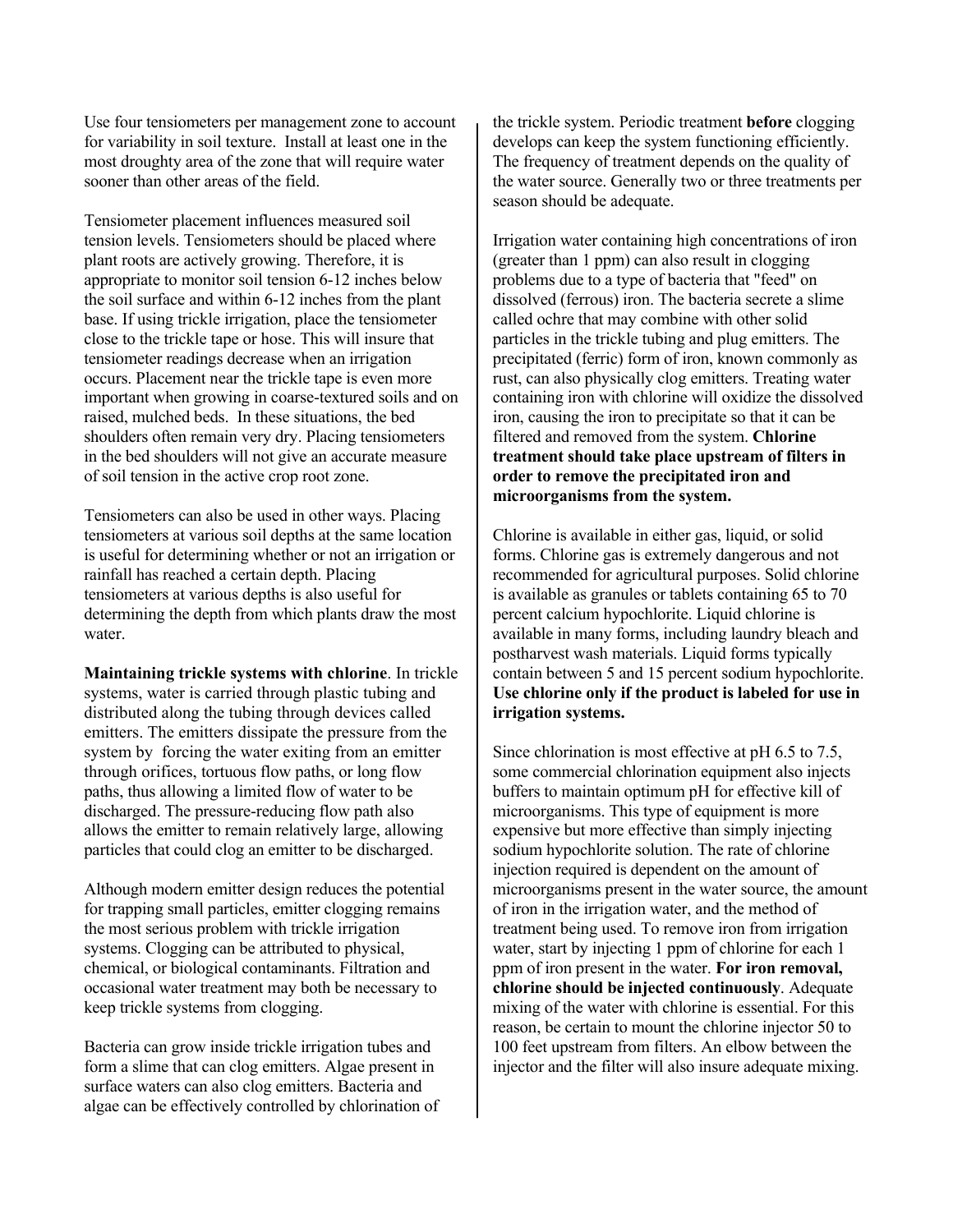For treatment of algae and bacteria, a chlorine injection rate that results in the presence of 1 to 2 ppm of "free" chlorine at the end of the furthest lateral will assure that the proper amount of chlorine is being injected. Free, or residual, chlorine can be tested using an inexpensive DPD (diethyl-phenylene-diamine) test kit. A swimming pool test kit can be used but it must measure free chlorine. Many pool test kits measure only total chlorine.

If you are without a chlorine test kit, one of the following schemes is suggested as a starting point:

#### *For iron treatment:*

Inject liquid sodium hypochlorite continuously at a rate of 1 ppm for each 1 ppm of iron in irrigation water. In most cases, 3 to 5 ppm is sufficient.

*For bacteria and algae treatment:* Inject liquid sodium hypochlorite continuously at a rate of 5 to 10 ppm where the biological load is high.

Inject 10 to 20 ppm during the last 30 minutes of each irrigation cycle. *As an example, assume postharvest wash material* 

Inject 50 ppm during the last 30 minutes of irrigation cycles one to two times each month. Superchlorinate (inject at a rate of 200 to 500 ppm) once per month for the length of time required to fill the entire system with this solution and shut down the system. After 24 hours, open the laterals and flush the lines.

Chlorine can be injected using many types of fertilizer/pesticide injectors, including positive displacement injection pumps. These types of pumps are powered by gasoline or electric motors and include piston, diaphragm, gear or lobe, and roller (or peristaltic) types. The injection rate for positive displacement injection pumps can be calculated from the following equation:

| Injection rate of<br>chlorine solution | $=$ | $(0.006)$ x (desired chlorine concen-<br>tration in ppm) x (gpm of irrigation) |
|----------------------------------------|-----|--------------------------------------------------------------------------------|
| in gallons/hour                        |     | % chlorine in bleach or concentrate                                            |

*As an example, assume household bleach (5.25% sodium hypochlorite) is being used as a chlorine solution, that a treatment level of 5 ppm of chlorine is desired, and that the trickle system has a 200-gallonper-minute flow rate.*

$$
\text{Injection}_{\text{rate}} = \frac{0.006 \times 5 \times 200}{5.25} = \frac{1.14 \text{ gal chlorine}}{\text{bleach/hour}}
$$

Proportional injectors are also commonly used to inject chlorine. Proportional injectors are powered by the water pressure of the irrigation system and inject materials at a rate which is proportional to the irrigation system flow rate or system pressure. Injection rates are often adjustable and are usually specified as ratios, percentages, or ppm. Table 7 lists equivalent values of these injection rate units.

For proportional injectors, the following equation can be used to calculate the required chlorine solution injection rate:

| Injection rate<br>of chlorine<br>solution in ppm | $=$ | $(100)$ x (desired chlorine)<br>concentration in ppm) |
|--------------------------------------------------|-----|-------------------------------------------------------|
|                                                  |     | % chlorine in bleach or<br>concentrate                |

*(12.5% sodium hypochlorite) is being used as a chlorine solution and that a treatment level of 10 ppm of chlorine is desired.*

100 x 10 Injection rate  $=$   $\frac{\ }{2}$  = 80 ppm 12.5

It is important to note that both liquid and solid forms of chlorine will cause water pH to rise. This is critical because chlorine is most effective in acidic water. If water pH is above 7.5, it must be acidified for chlorine injection to be effective.

|  |  |  | Table 7. Equivalent Injection Proportions |
|--|--|--|-------------------------------------------|
|--|--|--|-------------------------------------------|

| alsplacement injection pumps can be calculated from<br>the following equation:                    |                                       | <b>Ratio</b> | ppm        | Percent |  |
|---------------------------------------------------------------------------------------------------|---------------------------------------|--------------|------------|---------|--|
|                                                                                                   |                                       | 1:10.000     | 100        | 0.01    |  |
|                                                                                                   |                                       | 1:5,000      | <b>200</b> | 0.02    |  |
|                                                                                                   | $(0.006)$ x (desired chlorine concen- | 1:2,000      | 500        | 0.05    |  |
| Injection rate of                                                                                 | tration in ppm) x (gpm of irrigation) | 1:1.000      | 1.000      | 0.1     |  |
| chlorine solution                                                                                 |                                       | 1:500        | 2.000      | 0.2     |  |
|                                                                                                   | % chlorine in bleach or concentrate   | 1:200        | 5.000      | 0.5     |  |
| in gallons/hour                                                                                   |                                       | 1:100        | 10,000     |         |  |
|                                                                                                   |                                       | 1:50         | 20,000     |         |  |
|                                                                                                   |                                       | 1:20         | 50,000     |         |  |
| As an example, assume household bleach (5.25%<br>sodium hypochlorite) is being used as a chlorine |                                       | 1:10         | 100,000    | 10      |  |
|                                                                                                   |                                       |              |            |         |  |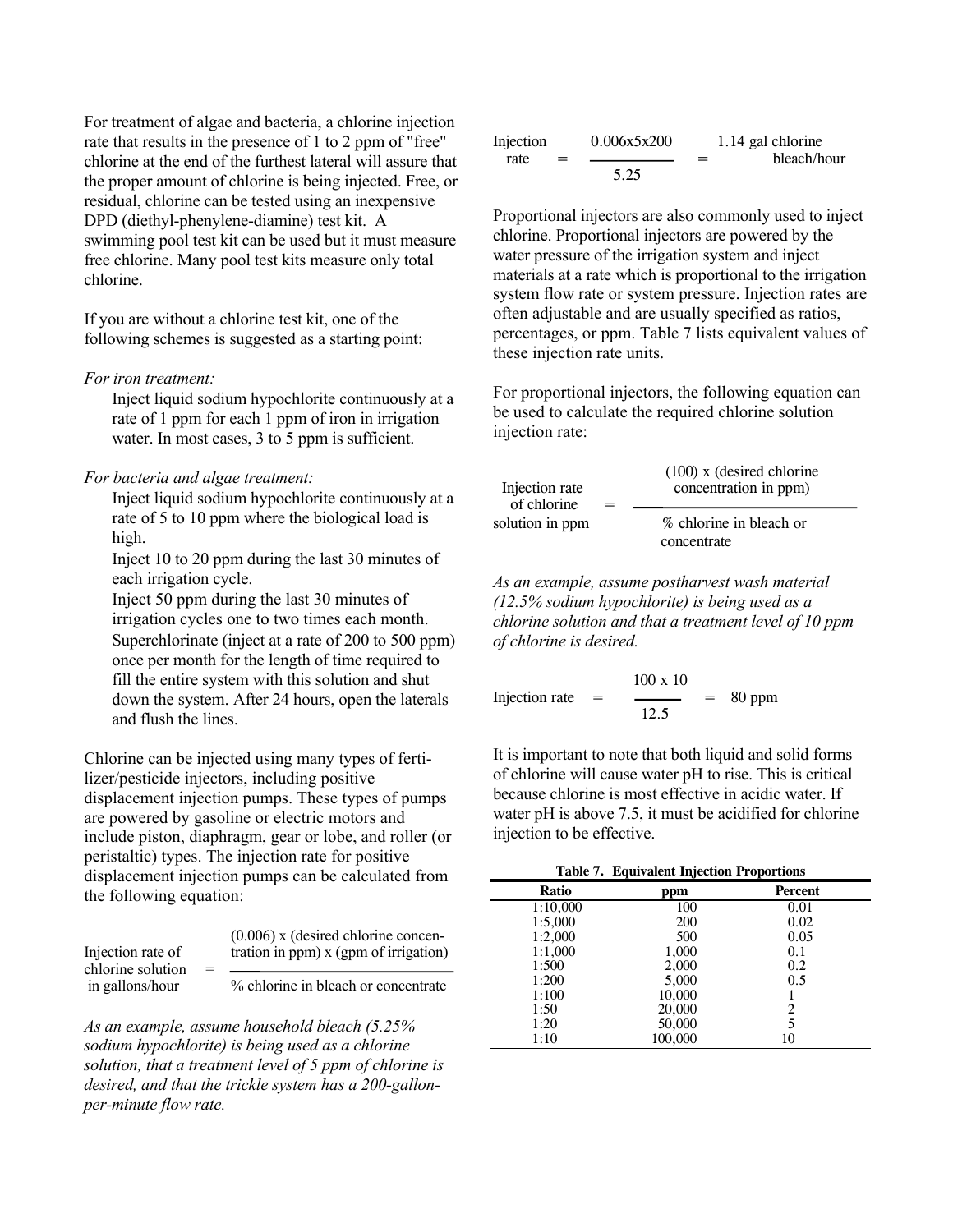**Important Notes.** 

- **1. Approved backflow control valves and interlocks must be used in the injection system to prevent contamination of the water source.**
- **2. Chlorine concentrations above 30 ppm may cause phytotoxicity.**

**Fertilization**. Before considering a fertilization program for mulched-trickle irrigated crops, the grower should have the soil pH checked. If a liming material is needed to increase the soil pH, the material should be applied and incorporated into the soil as far ahead of mulching as practical. For most vegetables, adjust the soil pH to around 6.5.

When using trickle irrigation in combination with mulch, apply the recommended amount of preplant fertilizer and incorporate 5-6 inches into the soil before laying the mulch. If equipment is available, apply the preplant fertilizer to the soil area that will be covered by the mulch. This is more efficient than a broadcast application to the entire field.

The most efficient method of fertilizing an established mulched row crop is through a trickle irrigation system which is usually installed during the mulching operation. Due to the very small holes or orifices in the trickle tubing, a completely soluble fertilizer must be used through the irrigation system. Best results have been achieved by using a 1-1-1 (N-P<sub>2</sub>O<sub>5</sub>-K<sub>2</sub>O) ratio of completely soluble fertilizer, such as a 20-20-20. Including the essential micronutrients with the completely soluble  $N-P_2O_5-K_2O$  fertilizer has resulted in positive yield responses. Including boron with the completely soluble N-P<sub>2</sub>O<sub>5</sub>-K<sub>2</sub>O fertilizer on sandy loam Coastal Plain soils testing low to low-medium in boron has produced superior results.

#### *Fertilized-mulched acre***:**

All rates of soluble fertilizers applied through the trickle irrigation system are determined on a 3-foot soil surface area under the plastic mulch (fertilized-mulched acre), even though the crops are grown on 5-foot rows.

A fertilized-mulched acre is an acre (43,560 square feet) of fertilized-mulched soil. A fertilized-mulched acre is the surface area of soil covered by the mulch. For example, when 4-foot-wide plastic is laid on 5-foot row centers with 6 inches of each edge buried, 2 feet of the 5-foot row is uncovered and 3 feet is covered with mulch. This means that 3/5, or 60 percent, of the field

acre is mulched and fertilized with trickle. All recommendations for fertilization through trickle are based on a fertilized-mulched acre.

#### *Calculating fertilizer rates for trickle under mulch***:**

1. First, determine the number of fertilized-mulched acres in the field using the following formula:

| width of soil surface<br>covered by mulch (ft) |                       | $x$ field acres $=$ fertilized-                         |               |
|------------------------------------------------|-----------------------|---------------------------------------------------------|---------------|
|                                                | row center width (ft) |                                                         | mulched acres |
| Example:                                       | 3 feet<br>5 feet      | $x \neq 10$ field acres $\qquad = \qquad 6$ fertilized- | mulched acres |

Using the same mulch and bed width example:

 $1-2/3$  field acres or<br>14.520 lin ft of  $= 1$  fertilized-mulched acre mulched row

2. Second, calculate the fertilizer requirements for a fertilized-mulched acre.

 a. *Example for a soluble dry fertilizer to be dissolved and distributed through trickle*. If 40 pounds of nitrogen (N), 40 pounds of phosphate  $(P_2O_5)$ , and 40 pounds of potash  $(K_2O)$  per fertilized-mulched acre per application are recommended, select a dry, completely soluble fertilizer with a 1-1-1 ratio, such as a 20-20-20. To determine the amount of 20-20-20 needed per fertilized-mulched acre, divide the percent N,  $P_2O_5$ , or  $K<sub>2</sub>O$  contained in the fertilizer into the quantity of the respective plant nutrient needed per acre and multiply the answer by 100.

| 40 lb N/A needed    |  | 200 lb of 20-20-20                        |
|---------------------|--|-------------------------------------------|
|                     |  | $= 2 \times 100$ = needed per fertilized- |
| 20% N in fertilizer |  | mulched acre                              |

b*. Example for a liquid fertilizer distributed through trickle*.

Assume the same 40 lb N-P<sub>2</sub>O<sub>5</sub>-K<sub>2</sub>O is needed and a 10-10-10 liquid is used. If a gallon of this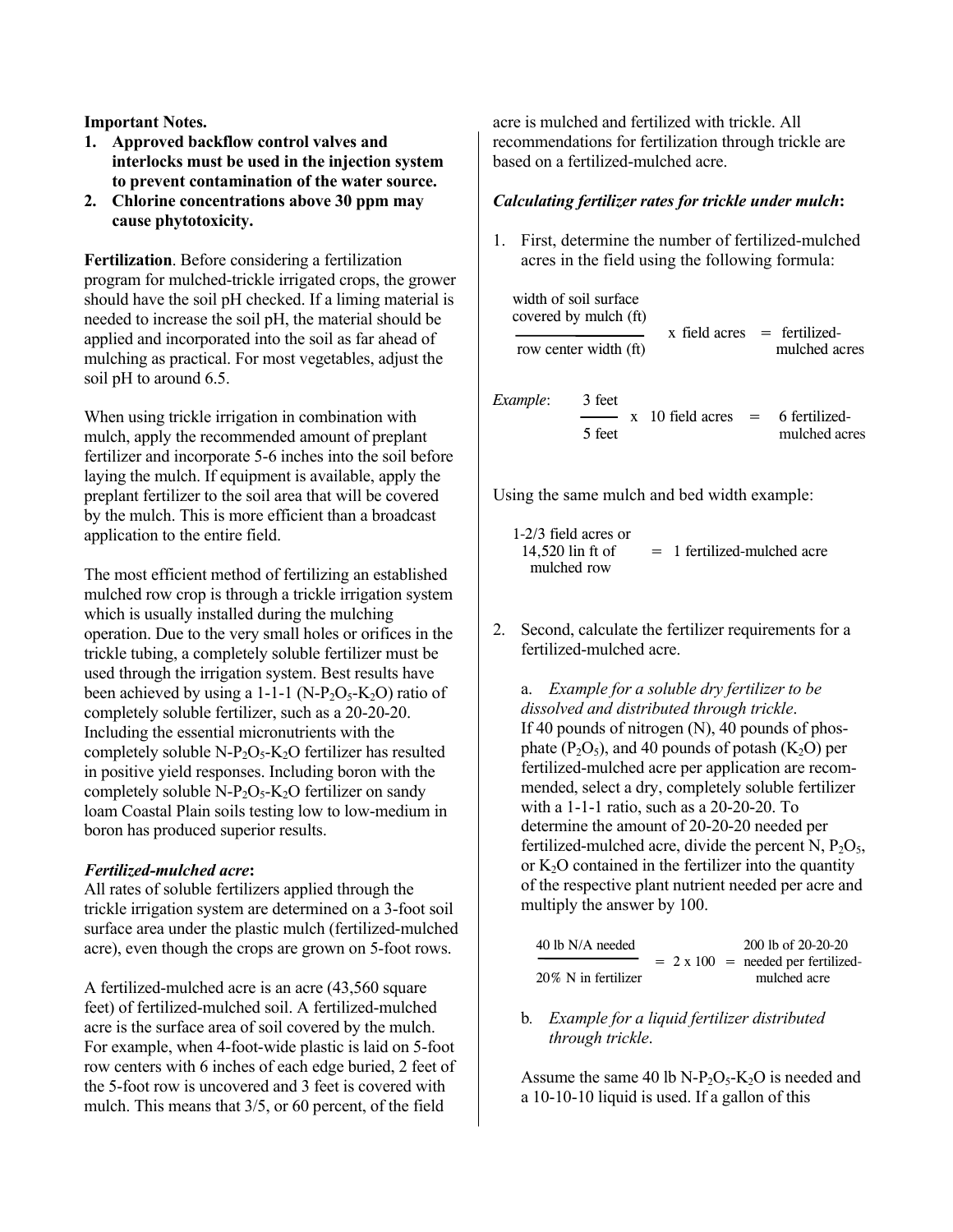fertilizer weighs 10 pounds, 40 gallons of 10-10-10 liquid fertilizer per fertilized-mulched acre per application is required.

1 gal (10 lb) of 10-10-10 contains: 10 lb x .10 (10% N) = 1 lb N in each gallon

| 40 lb N/A needed         | 40 gal of $10-10-10$   |  |
|--------------------------|------------------------|--|
|                          | needed per fertilized- |  |
| 1 lb N/gal of $10-10-10$ | mulched acre           |  |

3. Conversion of fertilizer rates from mulched acre to linear foot equivalent.

When mulched beds are on 4.5- to 5.5-foot centers with 3 feet of the soil surface covered by mulch. the pounds of nutrients or fertilizer per mulched acre can be converted to pounds per linear feet of mulched row. A mulched acre on 5-foot centers has 14,520 linear feet of mulched row. See example in 1. above.

*Example*: If 40 pounds of nitrogen (N), phosphate  $(P_2O_5)$  and potash  $(K_2O)$  are to be applied (equal to 200 pounds of 20-20-20 per fertilized-mulched acre in example 2a. above) then apply 200 pounds 20- 20-20 per 14,520 linear feet or 13.8 pounds of 20- 20-20 per 1,000 linear feet of mulched row.

See table below for convenient conversion of fertilizer rates from pounds of nutrient per mulched acre to pounds of nutrient per linear foot of mulched row. This conversion can be used when mulch is laid on 4.5 to 5.5 row centers.

| <b>Equivalent Pounds of Nutrients</b> |                   |  |
|---------------------------------------|-------------------|--|
| <b>Mulched Acre</b>                   | 1,000 Linear Feet |  |
| 0.5                                   | 0.034             |  |
| 1                                     | 0.069             |  |
| 2                                     | 0.138             |  |
| 5                                     | 0.344             |  |
| 10                                    | 0.69              |  |
| 15                                    | 1.03              |  |
| 20                                    | 1.38              |  |
| 25                                    | 1.72              |  |
| 30                                    | 2.07              |  |
| 35                                    | 2.41              |  |
| 40                                    | 2.75              |  |
| 45                                    | 3.10              |  |
| 50                                    | 3.44              |  |

**Chemigation**. Chemigation is the application of any pesticide through any irrigation system and includes furrow, border, overhead and trickle irrigation systems.

Posting of areas to be chemigated is required when (1) any treated area is within 300 feet of sensitive areas such as residential areas, labor housing, businesses, hospitals, or any public areas such as schools, parks, playgrounds, etc., or (2) when the chemigated area is open to the public such as golf courses or retail greenhouses.

Rates of water penetration and percolation vary with method of irrigation, soil type, texture, organic matter, pH, slope and grade. Irrigate to first wet the root zone, then introduce the pesticide uniformly over the crop being irrigated. After chemigation, flush the irrigation system with fresh water. Do not overwater to avoid removing the pesticide from the root zone.

The pesticide label must allow the use of chemigation before any pesticide can be applied in the irrigation system. Consult label for all rates and restrictions before use.

### *Chemigation systems connected to public water systems:*

These systems must contain a functional, reducedpressure zone, backflow preventer or the functional equivalent in the water supply line upstream from the point of pesticide introduction. The pesticide injection pipeline must contain a functional, automatic, quickclosing check valve to prevent flow of fluid back toward the injection pump. The pesticide injection pipeline must also contain a functional, normally closed, solenoid-operated valve located on the intake side of the injection pump connected to the system interlock to prevent fluid from being withdrawn from the supply tank when the system is either automatically or manually shut down. A functional interlocking control to automatically shut off the pesticide injection pump when the water pump motor stops is also required, or if there is no water pump, when the water pressure decreases to the point where pesticide distribution is adversely affected.

Chemigation systems must use a metering pump, such as a positive displacement pump capable of being fitted with a system interlock.

#### *Trickle and overhead systems:*

These systems must contain a functional check valve, vacuum relief valve and low pressure drain on the irrigation pipeline to prevent water source contamination from backflow. The pesticide pipeline